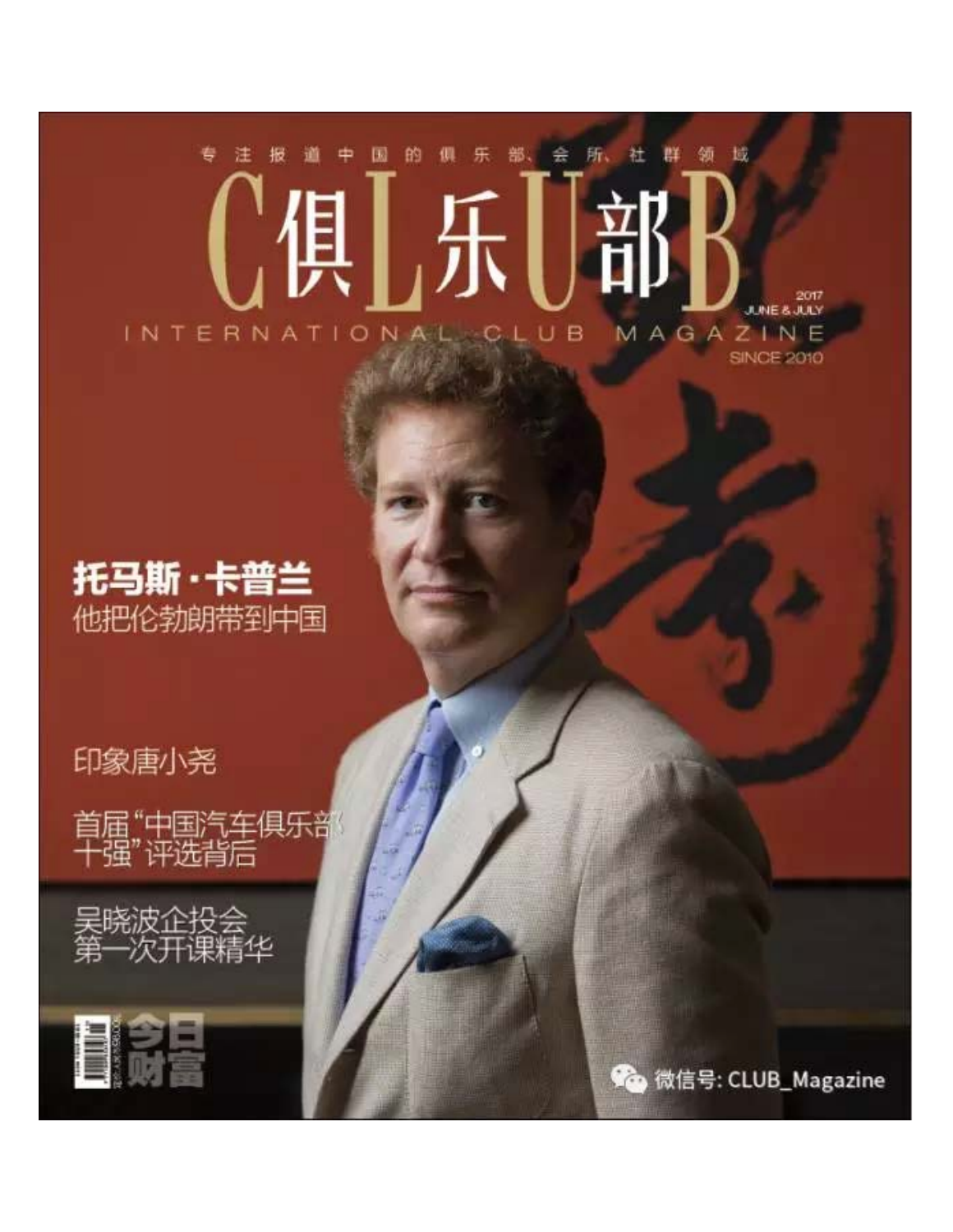# 托马斯,卡普兰

## 他把伦勃朗带到中国

(流) 微信号: CLUB\_Magazine

对话者|Amy Luan、Thomas S. Kaplan 编辑 |孟孟 摄影 |雅静

"我的王国不是我拥有什么,而是我做过什么。"

托马斯.卡普兰博士发起的"伦勃朗和他的时代——美国莱顿收藏馆藏品展"正在中国国家博物馆举 行、这是荷兰黄金时代画作在中国最大规模的展示。自创立之初起、莱顿收藏便是唯一一家可供 出借经典大师画作的"借阅图库", 至今已向欧洲、美国和日本的主流博物馆匿名提供艺术作品借 阅支持多达170余次。

也正因如此, 莱顿收藏一直以来都是艺术领域最鲜为人知的重要收藏系列。直至2017年初该系 列艺术品于巴黎卢浮宫博物馆首展, 莱顿收藏才第一次作为一个整体概念在公众面前呈现。

莱顿收藏由美国收藏家托马斯.卡普兰博士 (Dr. Thomas S.Kaplan) 与妻子达芙妮-莉卡纳第-卡 普兰 (Daphne Recanati Kaplan) 于 2003 年创建, 拥有250 幅艺术珍品, 是目前全球拥有十七 世纪荷兰艺术画作数量最多、最重要的私人收藏之一。

莱顿收藏馆藏品展是荷兰黄金时代画作在中国有史以来最大规模的展示。其中包含十一幅伦勃朗 画作——这也是伦勃朗画作数量最多的私人收藏, 以及天才艺术家维米尔首幅在北京展示的作品 《坐在维金纳琴旁的少女》。

作为收藏家、艺术赞助人也是《俱乐部》杂志出品人的Amy Luan(栾艺铭)女士在一个夏日的 午前与他展开了一场关于信仰、艺术、公益行动等方面的对话。

通过交谈, 我们发现, 除了对于伦勃朗及17世纪其他荷兰画家作品的收藏以外, 保护雪豹是卡普 兰极大的兴趣所在、这种兴趣甚至超越了他的收藏和产业。这令我们非常意外。

而这个意外的话题点是由另一位藏家,同时也是虔诚的佛教徒的Amy Luan女士引起的。于是, 我们当下决定, 放弃有关伦勃朗作品的话题, 转而聊一聊托马斯,卡普兰博士有关保护野生动物 的见解。

我希望用艺术把当下时代的所有人都连接起来,让文化之间没有人为的障碍。我 认为,现在所拥有的所有媒介我们都应当拿来用,把人与人之间的关系、人与环 境之间的关系都变得和谐。这是我们留给下一代最好的东西。"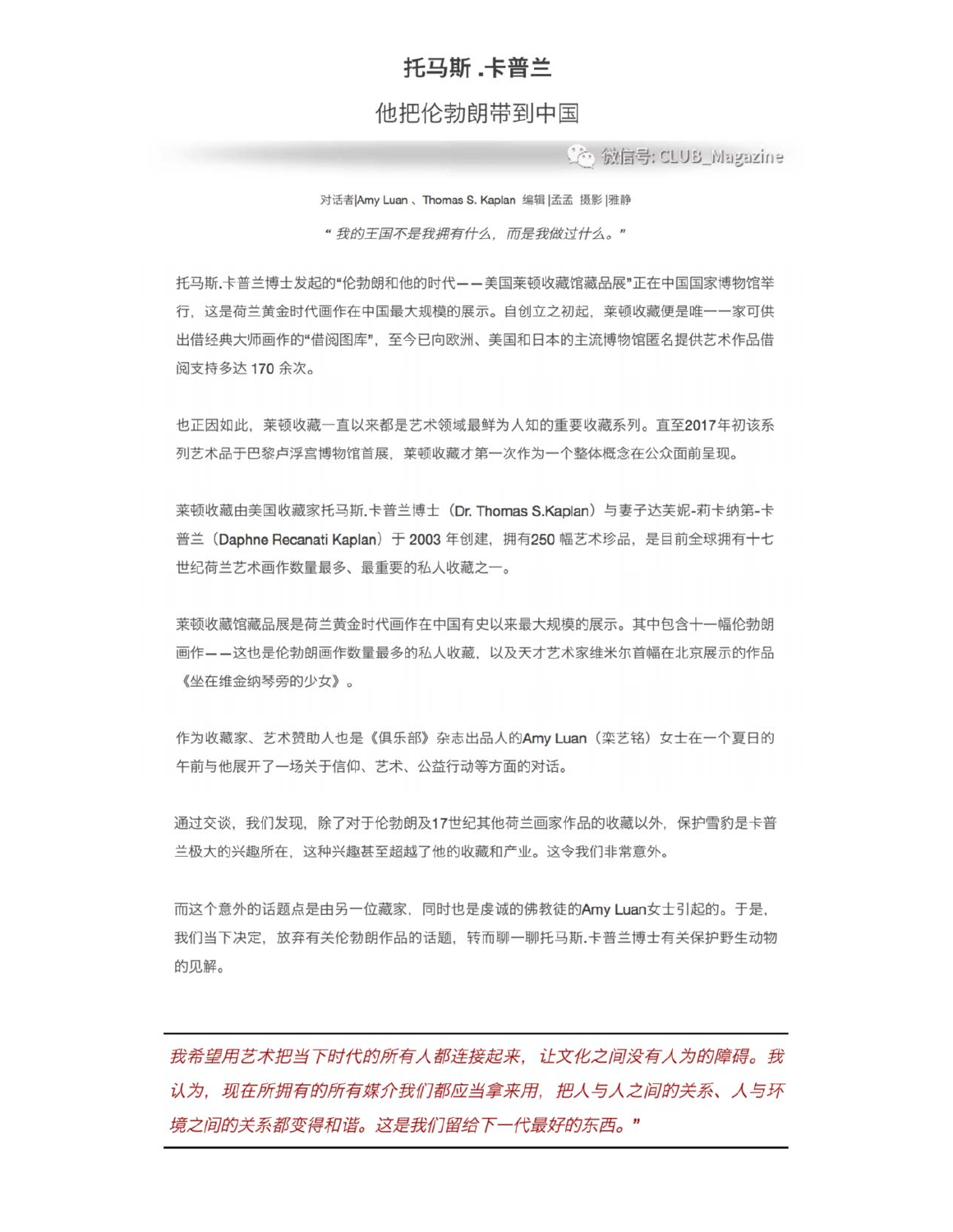

Amy Luan (以下简称A): 让我非常感动的是, 你跟我是有相通的地方的。你也是一个愿意"给 予"的人。虽然你用你的财富购买了很多伦勃朗的作品,但你并不把它们放在家里,而是进行全 球的巡展、让更多的人看到。这一点在你开幕那天的讲话中是最打动我的。我现在所关注的人都 是在心灵上愿意给予的人。

托马斯.卡普兰 (以下简称K): 我本身是一个历史学家。著名历史学家Thomas Carlyle曾经说 过: "我的王国不是我拥有什么, 而是我做过什么。"这句话是我在开幕式那天所引用的, 也是我 那次讲话的主题。

A: 这一点我也是有同感的。我是一个佛教徒, 我一直在追寻心灵上的沟通。你一直在付出, 所 以上天给你的也非常丰厚,也就是你的财富。我们都是幸运的人。幸运的人有很多,但是他们之 中有的是找不到自己的使命感的。而你一面在获得,一面在给予别人,所以上天一定是爱你的。 K: 这是一个特别中国式的理念, 但我认为你说得非常对。其实每个人都是需要一些运气来做成 一些事的,而我觉得我是一个特别特别幸运的人。从另一个角度来讲,我也是一个对我所做的事 情特别有热情的人。有一个古罗马的思想我非常赞同:当你理解一件事情的时候,就应该付诸于 行为。

这个思想跟佛教的思想是相通的。佛教中曾讲到: "在追求真理的过程中, 人们会犯两个错误, 一个是没有坚持下来, 一个是没有开始。"对我来说, 只要开始了, 我就尽全力做到最好。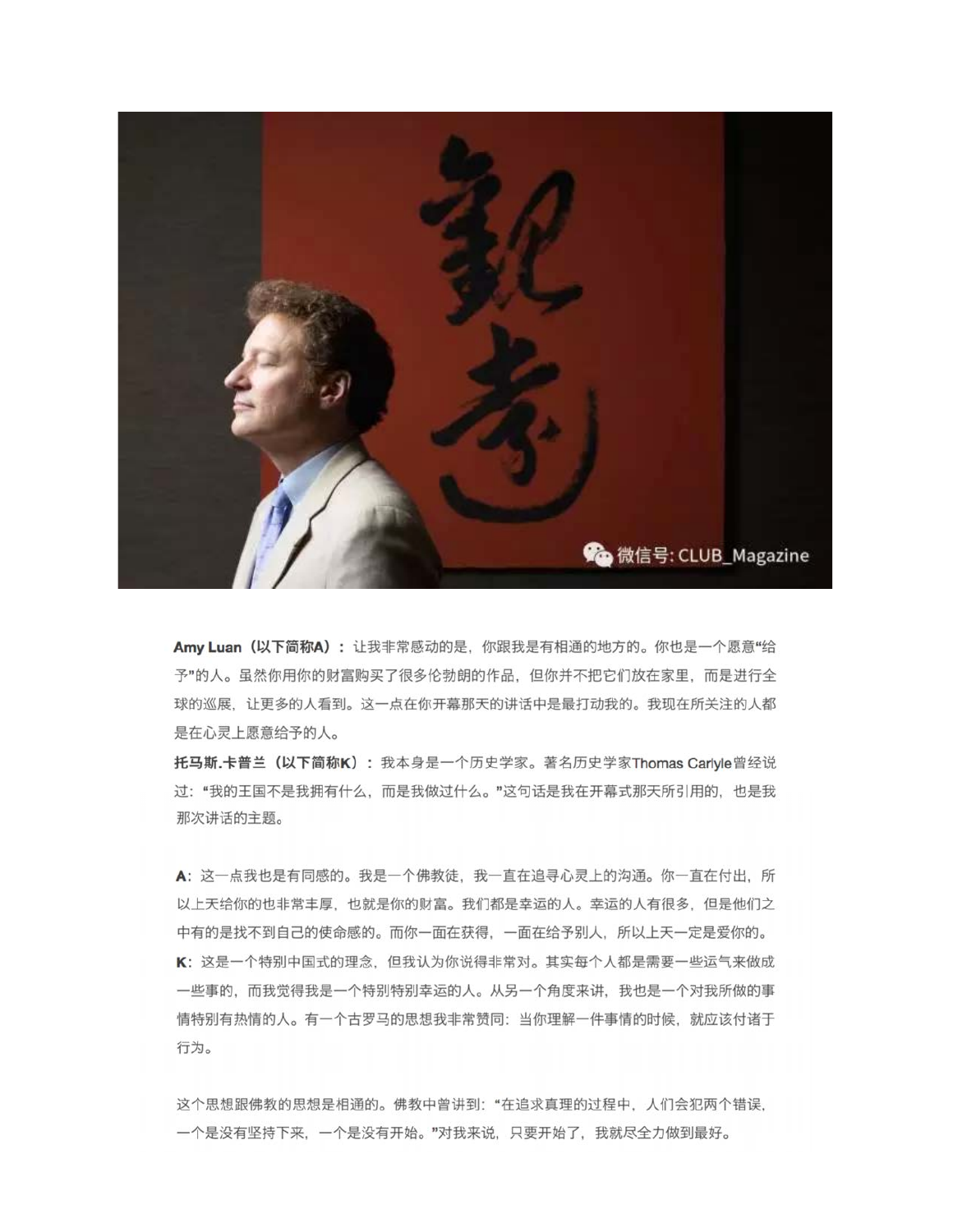事实上,我对商业没有那么高的热情,我真正的热情是在保护野生动物上。你看,雪豹! (指自 己领带上的雪豹图案)然后,我另一个热情点就是艺术。我希望用艺术把当下时代的所有人都连 接起来,让文化之间没有人为的障碍。我认为,现在所拥有的所有媒介我们都应当拿来用,把人 与人之间的关系、人与环境之间的关系都变得和谐。这是我们留给下一代最好的东西。

A: 我觉得你刚才讲的, 追求真理的时候, 一是没有坚持下来, 半途而废, 二是从来没有开始, 这是非常对的。还有你提到的保护野生动物。我是一个素食主义者,我尊重佛陀所讲的"众生平 等",所以我不会去吃动物,也不愿意看到它们流血。持有这种理念的人在当今世上并不是很 多,但一定会慢慢多起来。

K: 我愿意分享我未来想在中国做的事情: 我坚信, 在保护动物这一方面, 中国在未来一定会引 领全世界的发展。现阶段,这种想法可能不被很多人认可,这好像不是一种传统的想法。但是, 不传统的我才喜欢。

A: 你热爱艺术, 其实艺术也是一种"众生平等"。因为艺术是没有国界的, 是每个人都能去理解 和体会的。我经常跟别人说: 神在用泥造人的时候, 普通人捏了5分钟, 而艺术家捏了半个小 时。神创造你多花了这么长时间,你应该为社会做贡献,去宣扬真善美。

K: 这很有意思。我和国家博物馆的人聊, 看是否可以再做一场展览。这个展览的主题就是呼吁 大家来保护野生动物,比如雪豹、老虎等等。雪豹在世界上有12个主要的栖息国,中国是最大的 一个,其他11个国家雪豹的总和才相当于中国的数量。所以我关注中国,希望做这个展览。

A: 中国的雪豹主要在哪里?

K: 主要在西部山区. 新疆、西藏......一方面. 中国的雪豹数量是世界上最多的。另一方面. 我 认为雪豹是世界上最美的动物之一。如果我们真能坚持做这件事情,雪豹可能就会上升到像熊猫 一样的位置、成为中国的一个象征。

在西方, 有很多关于我保护野生动物的报道。在那些文章里, 他

们叫我"猫科动物之王"。

A: 我觉得你就像是一个"雪豹王"一样!

K: 在西方,有很多关于我保护野生动物的报道。在那些文章里,他们叫我"猫科动物之王"。像 《福布斯》这样的杂志都这么叫我。但我不想当猫科动物的国王,我想当它们其中的一个王子。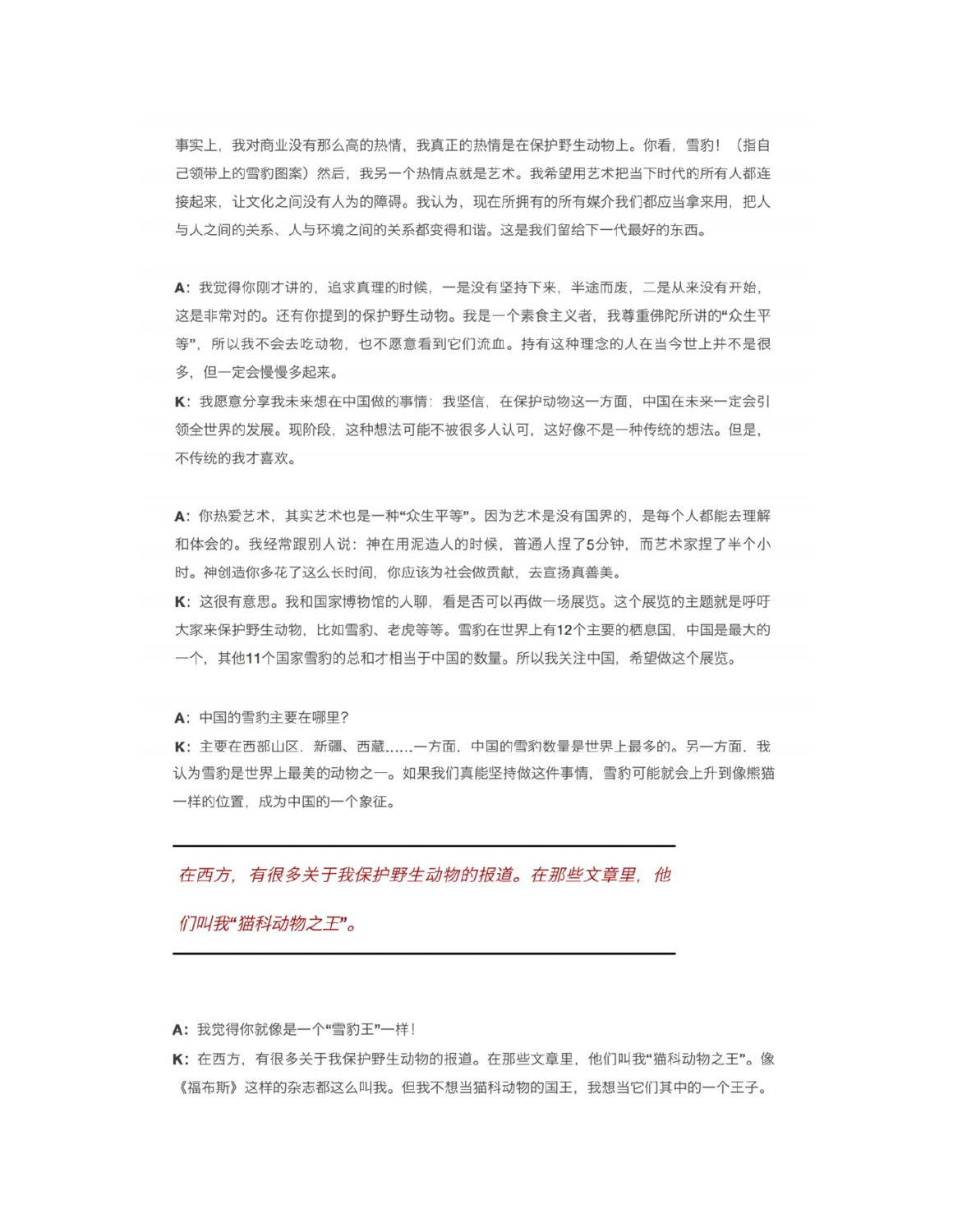A: 事实上, 你也像是护佑猫科动物的神一样。

K: 我们也创办了一个猫科动物的保护组织, 现在也是全球最有力的一个保护组织之一。我们跟 全球50多个国家的100多个合作伙伴都有建立联系。就像我刚才说的:不开始、不坚持,这是两 个最大的错误。但这两个错误我们都没有犯。

A: 我觉得在中国也应该成立这样一个保护雪豹的协会, 我也愿意加入。另外, 我想, 在中国有 关你的文章里, 就应该把你的名字写作"雪豹王子", 因为你有这种精神。

K: 我们坚信, 在中国, 雪豹和其他大型猫科动物的保护一定大有前景。因为我听说中国马上就 要在东北成立第一个野生老虎自然保护区了,这非常了不起。在未来,中国一定会成为世界保护 野生动物的主导力量。虽然现在人们提到"中国"和"野生动物保护",似乎感觉没有太多联系,但 变化就是这么快。

在一个月之前,如果有人说中国会主导全球气候变化的对策,也没有人会相信。但现在中国就真 的变成了气候变化议题的全球领导者。中国在世界上的地位越来越重要。这并不是说中国要获取 世界的权力, 而是世界开始慢慢把自己交给中国。

世界上分布最广的两种野生动物,一种是大象,另一种是老虎,这两种在中国都有。如果我们真 的能够把这两种动物保护好的话,对中国而言也是很有益的,因为他们很受欢迎。中国在世界上 有非常大的号召力,就像之前的《巴黎协定》那样,中国可以把如此多的国家都团结起来,这正 是中国软实力的体现。这比建造20艘航空母舰要来得更真实。

我非常期待中国能够重视这一方面的问题。动物制品的走私和非法交易其实没有想象中那么高的 利益、但如果我们把这些杜绝了、所带来的回报,包括财物上的回报、是不计其数的。我并不是 试图通过说教来教育中国人,因为美国在环境问题上根本没有资格来教育中国人。

美国当年在发展的时候,也是把环境污染得一塌糊涂。当时由于没有前瞻性,美国的一些物种也 灭绝了。曾经有一种鸟叫做"候鸽",它们成群飞行的时候遮天蔽日,后来我们不停地打猎,最后 它们一只都没有了。还有美国西部的象征"北美野牛",之前数量多得不得了,当它们在草原上的 时候,我们都看不到绿草,但现在也濒临灭绝了。如果把美国发展的同时期拿来与中国对比的 话. 中国人的思想比我们是超前太多的。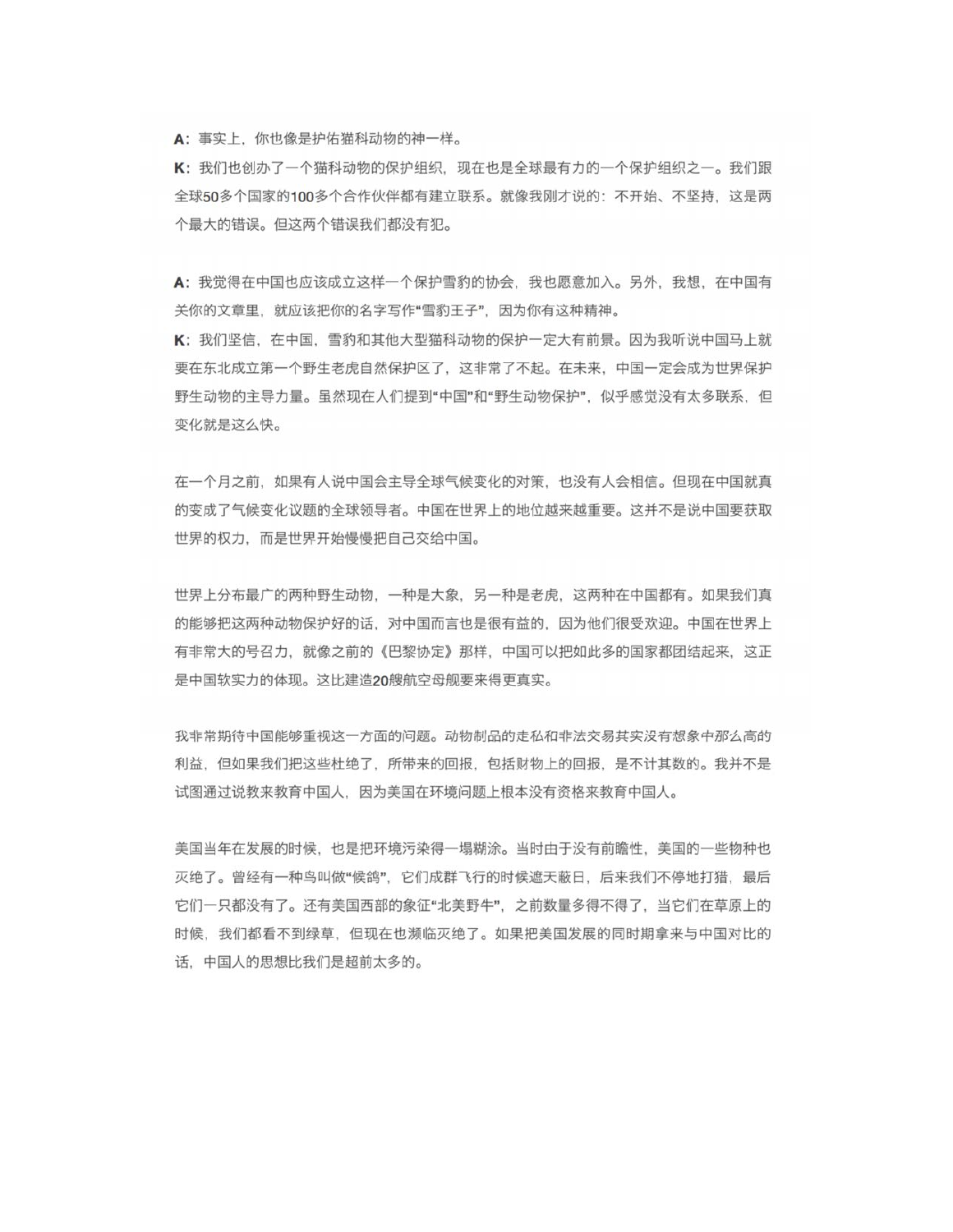#### 结语

随着中国的发展,尤其是在文化领域中逐渐进入到全球语境中。从商业的全球化到文化的融合, 卡普兰博士表示: "事实上, 我对商业没有那么高的热情, 我希望用艺术把当下时代的所有人都 连接起来,让文化之间没有人为的障碍。我认为,现在所拥有的所有媒介我们都应当拿来用,把 人与人之间的关系、人与环境之间的关系都变得和谐。

这是我们留给下一代最好的东西"。而在AMY看来,这一切都处于动态的进行中,并且预示着更 加美好的未来: "如果一个种子, 或者是一个启迪开始了, 它的成果就会非常巨大。你这次来到 中国,发现中国跟想象中的差别很大。可能有很多美国人没有来过中国,他们还不能真切体会 到,中国的精英,中国的知识分子、艺术家、企业家都正在觉醒。我们现在有一些火种,它们在 将来会把整个天空都照亮。

◇

♦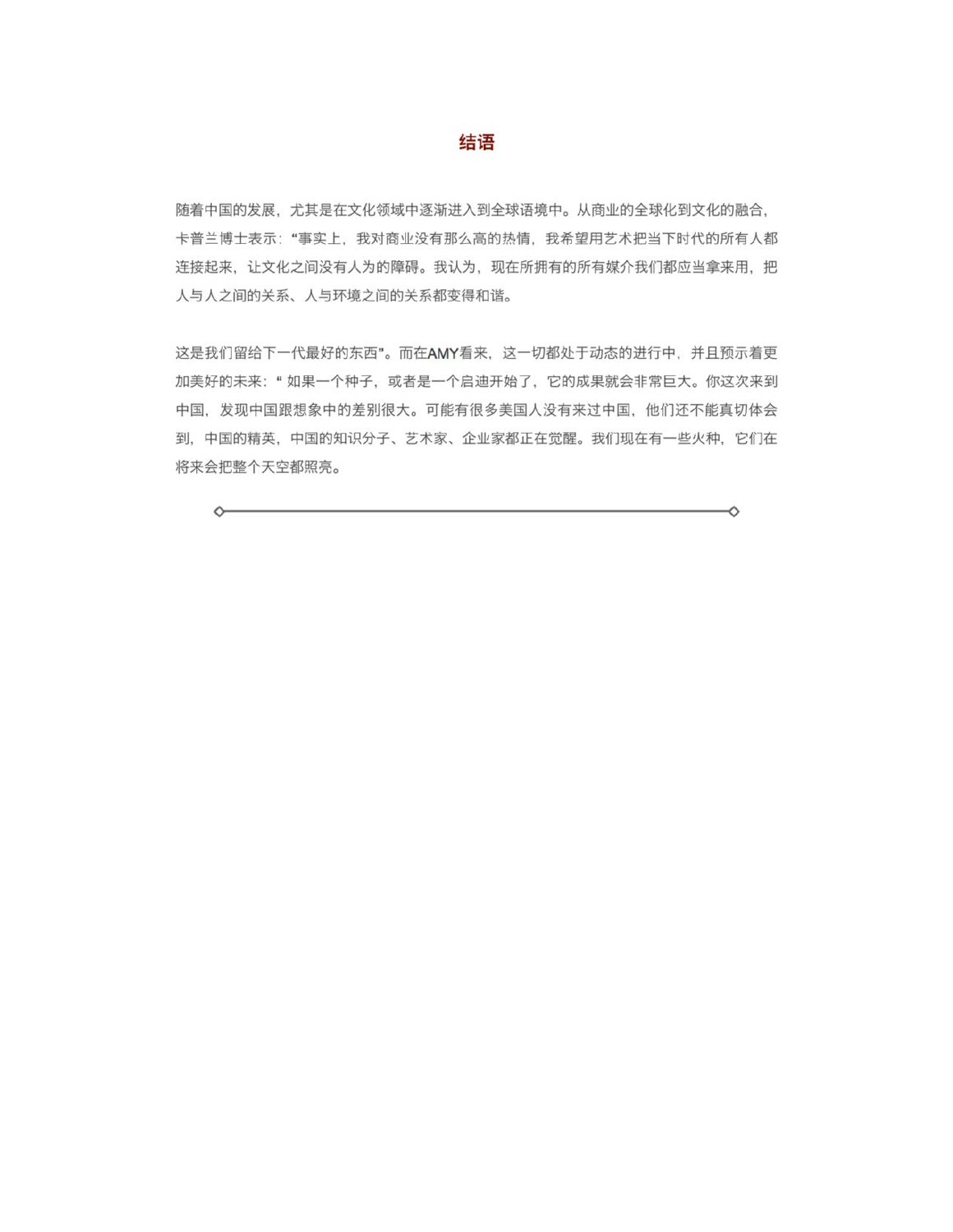**CLUB Magazine 9 July 2017 Amy Luan**

#### **"Thomas Kaplan: He Brought Rembrandt to China"**

"*Not what I have, but what I do is my kingdom"*

Dr. Thomas Kaplan recently launched "Rembrandt and His Time: Masterpieces from The Leiden Collection" at the National Museum of China. This represents the largest show of paintings from the Dutch Golden Age ever exhibited in China. Since its inception, The Leiden Collection has grown into the sole private "Lending Library" in the Old Masters, constantly loaning its masterpieces to major museums in Europe, the US, and Japan. To date, the Collection has extended over 170 anonymous loans to various institutions.

This is precisely the reason why The Leiden Collection, as significant as it is, remained largely unknown in the past. Its first presentation to the public took place earlier this year when it debuted at the Louvre.

The Leiden Collection was established in 2003 by two American collectors, Dr. Thomas Kaplan and his wife, Daphne Recanati Kaplan. It comprises 250 art treasures and stands as the most important private collection of  $17<sup>th</sup>$  century Dutch paintings in the world.

The present show at the National Museum of China represents the most significant exhibition of paintings from the Dutch Golden Age in the history of China. It includes 11 works by Rembrandt – the largest privately owned collection of works by the Dutch master. *Young Woman Seated at a Virginal* by the genius Vermeer can also be seen in Beijing for the first time.

One summer morning, collector, philanthropist, and producer of CLUB magazine, Ms. Amy Luan, had a fascinating conversation with Dr. Kaplan about religion, art, and charitable activities.

During their exchange, Amy Luan discovered that, apart from his enthusiasm for Rembrandt and the Dutch Golden Age, Dr. Kaplan was also deeply committed to the protection of snow leopards. Much to her surprise, his passion for snow leopards actually surpassed that for his art collection and business.

This unexpected topic resonated with Amy Luan, who is a collector but also a devout Buddhist. As a result, the conversation quickly switched from Rembrandt to wildlife conservation.

*"I want to connect people in the present era with art, so that there are no man-made barriers between cultures. I believe that all types of media available today should be used to make relationships between people, as well as relationships between mankind and the environment, harmonious. This is the most important legacy that we can leave for the next generation."*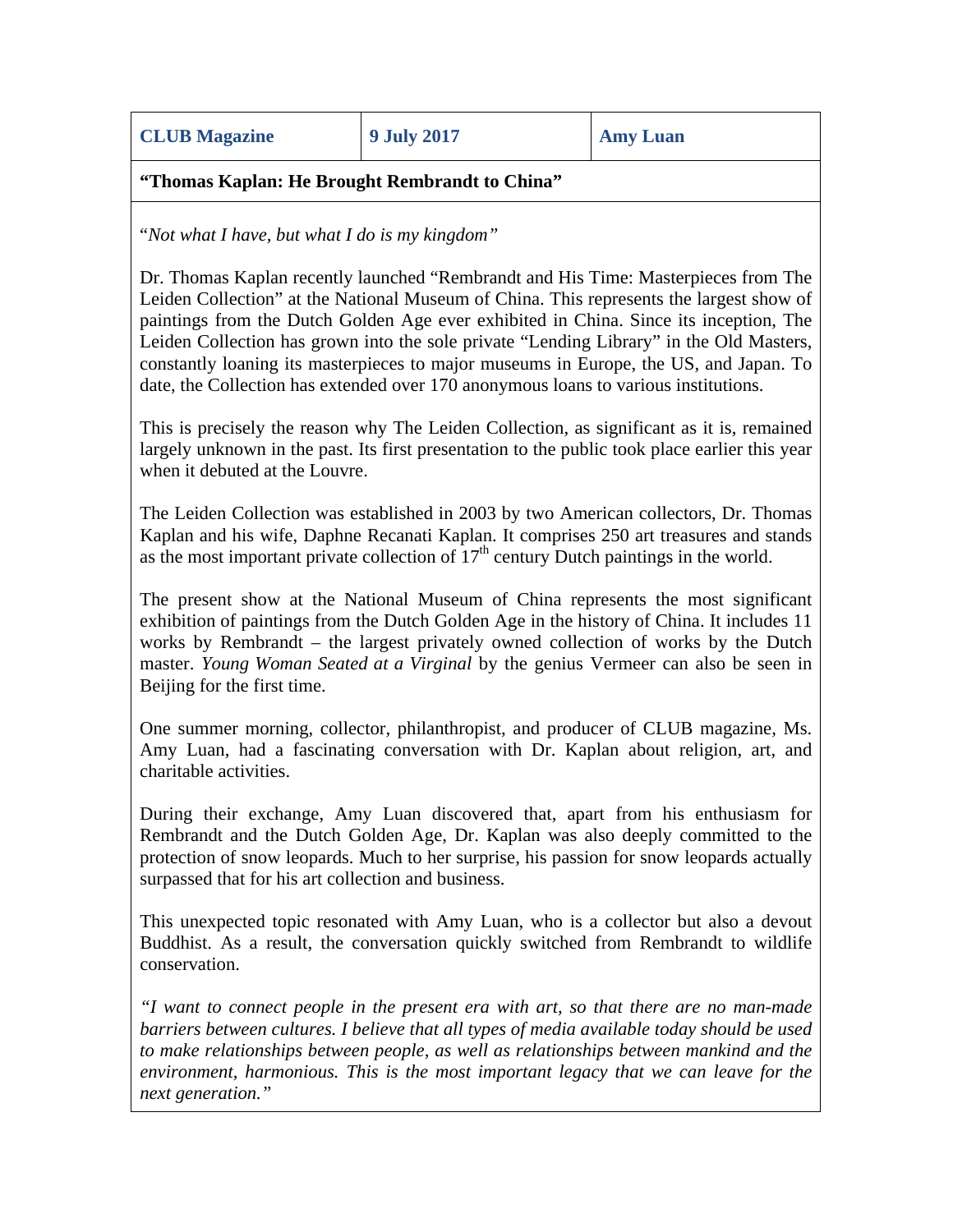*Amy Luan (hereafter referred to as A):* I was very moved by the fact that you and I have something in common. You are also willing to give. Although you acquired a very significant number of Rembrandt's works with your wealth, you do not keep them at home. Instead, you send these paintings on global tours so that more people can enjoy them. This is what impressed me the most in your speech today at the opening. The people I am most interested in are those who are willing to give their hearts.

*Thomas Kaplan (hereafter referred to as K):* I am myself a historian. Thomas Carlyle, a famous historian, put it best: "not what I have, but what I do is my kingdom." I quoted this sentence at the opening ceremony at the National Museum of China; it was actually the title of my speech.

*A:* I totally agree. As a Buddhist, I have been searching for spiritual communication. You kept on giving, and God rewarded you with wealth. We are both fortunate. There are many fortunate people in the world, but some of them struggle to find their sense of mission. While you are receiving, you are also giving to others. God must love you.

*K*: This kind of concept is very Chinese, but I think you are quite right. The fact is, everyone needs some luck to achieve anything, and I feel that I am a particularly lucky person. On the other hand, I am also very passionate about what I do. There is an ancient Greco-Roman tradition, with which I agree, that says that one must translate and apply one's knowledge into action.

These kinds of thinking have much in common with Buddhism. In Buddhism, the adage goes: "in pursuit of truth, people often make two mistakes; one is not going all the way, and the other is not starting." For me, once I have started something, I always go "all in".

In fact, I am not so keen about business. My real passion is the protection of wild animals. You see, snow leopards [pointing to the pattern on his tie]! My other passion, obviously, is art. I want to connect people in the present era with art, so that there are no man-made barriers between cultures. I believe that all types of media available today should be used to make relationships between people, as well as relationships between mankind and the environment, harmonious. This is the most important legacy that we can leave for the next generation.

*A:* I could not agree more with what you said about the mistakes one makes in pursuit of truth. Speaking about wildlife preservation, I happen to be a vegetarian and I respect Buddha's notion of "equality for all creatures". As such, I will not eat animals, nor would I want to see them bleed. Few people hold this kind of idea in the world today, but I believe there will be more.

*K:* Let me share with you what I would like to do in China in the future. I firmly believe that in the area of wildlife conservation, China soon will become a world leader. At the moment, many people may not be able to grasp this idea – it seems somewhat unconventional. But I happen to like things that are unconventional.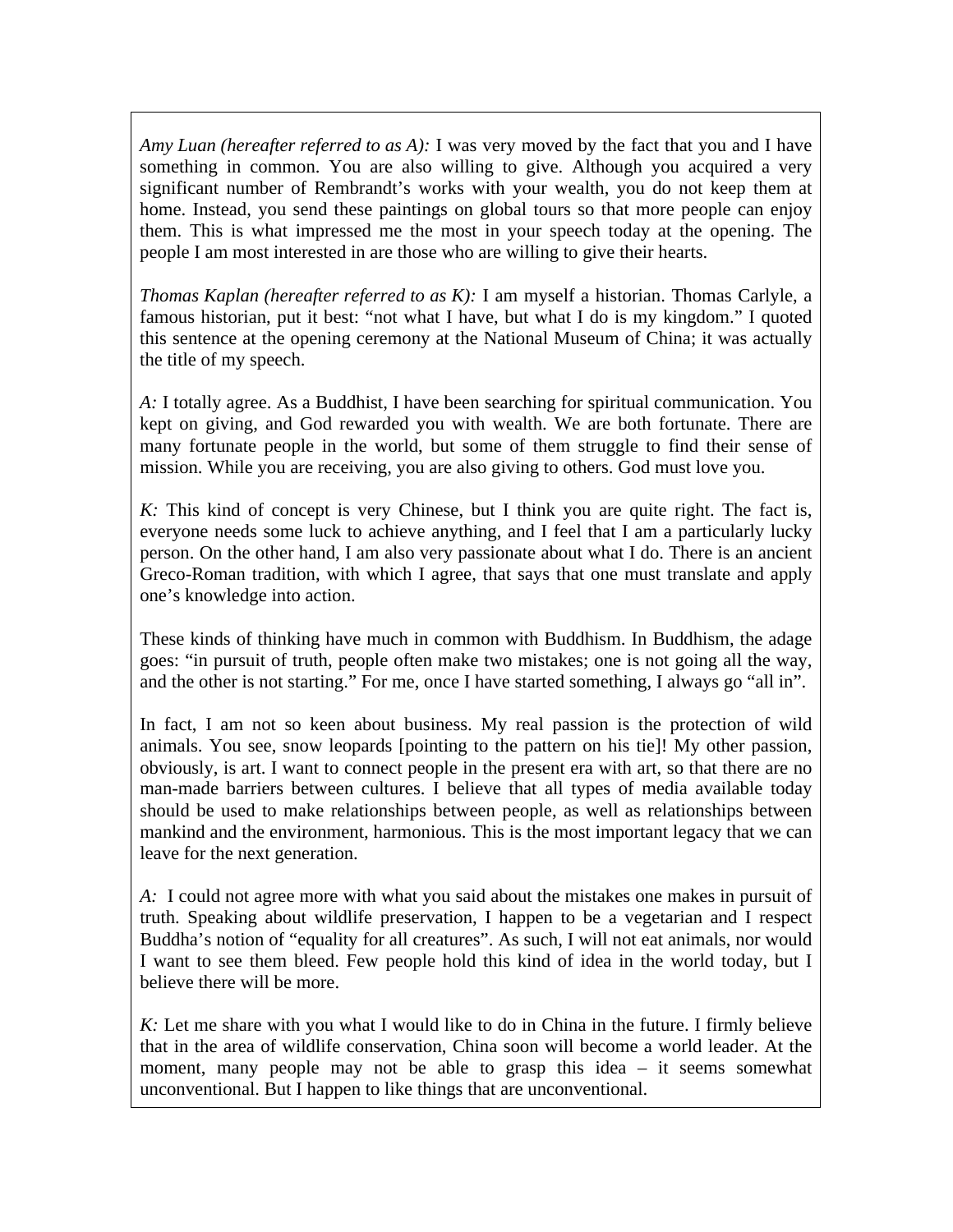*A:* You have a passion for art. There is also a sense of "equality for all creatures" in the world of art. Because art does not know borders, everyone can experience it. I often say that when God created man from dust, he spent 5 minutes to create an ordinary man, and half an hour to create an artist. God spent so much time creating each and every one of us – we should contribute to society, promote truth, good, and beauty.

*K:* That's very interesting. I will soon be having a conversation with my friends at the National Museum of China to see if there could perhaps be another exhibition on the important theme of wildlife conservation, focusing on species such as snow leopards, tigers, and others. As you may know, snow leopards have 12 major habitats in the world. China is the largest, potentially comprising as many such animals as the other 11 countries combined. I am therefore extremely interested in mobilizing China's influence and would love to see this exhibition materialize.

*A:* Where are the majority of snow leopards in China?

*K:* Most of them are in the western mountains, in places like Xinjiang or Tibet. As I mentioned, the number of snow leopards in China happens to be the largest in the world. I also believe that they truly are one of the most beautiful animals in the world. If we succeed in this effort, snow leopards may well rise to the same status as pandas in China and become a symbol for the country.

*"In the West, the press extensively covers our work in animal conservation. Some reports have referred to me as "the king of cats"."*

*A:* You are the "king of leopards"!

*K:* In the West, the press extensively covers our work in animal conservation. Some reports have referred to me as "the king of cats". Even Forbes calls me that. But I do not want to be the king of cats; I just want to be one of their princes!

*A:* In reality, you are like a god who protects the felids.

*K:* In 2006 my wife and I founded a wildcats conservation organization called Panthera, which is now one of the world's most influential conservation groups. We have partnered with over 100 organizations in more than 50 countries worldwide. As I mentioned earlier: not starting, or not persevering, these are the two biggest mistakes. We didn't make them.

*A:* We really should establish a similar conservation initiative in China for snow leopards and you should consider joining it. Chinese press articles about you should start calling you "the prince of snow leopards" – you certainly have the spirit!

*K:* We firmly believe that in China, the future is very promising for the protection of snow leopards and other large felines. I understand that China is about to establish the first wild tigers nature reserve in the northeast, which is wonderful news. Soon, the